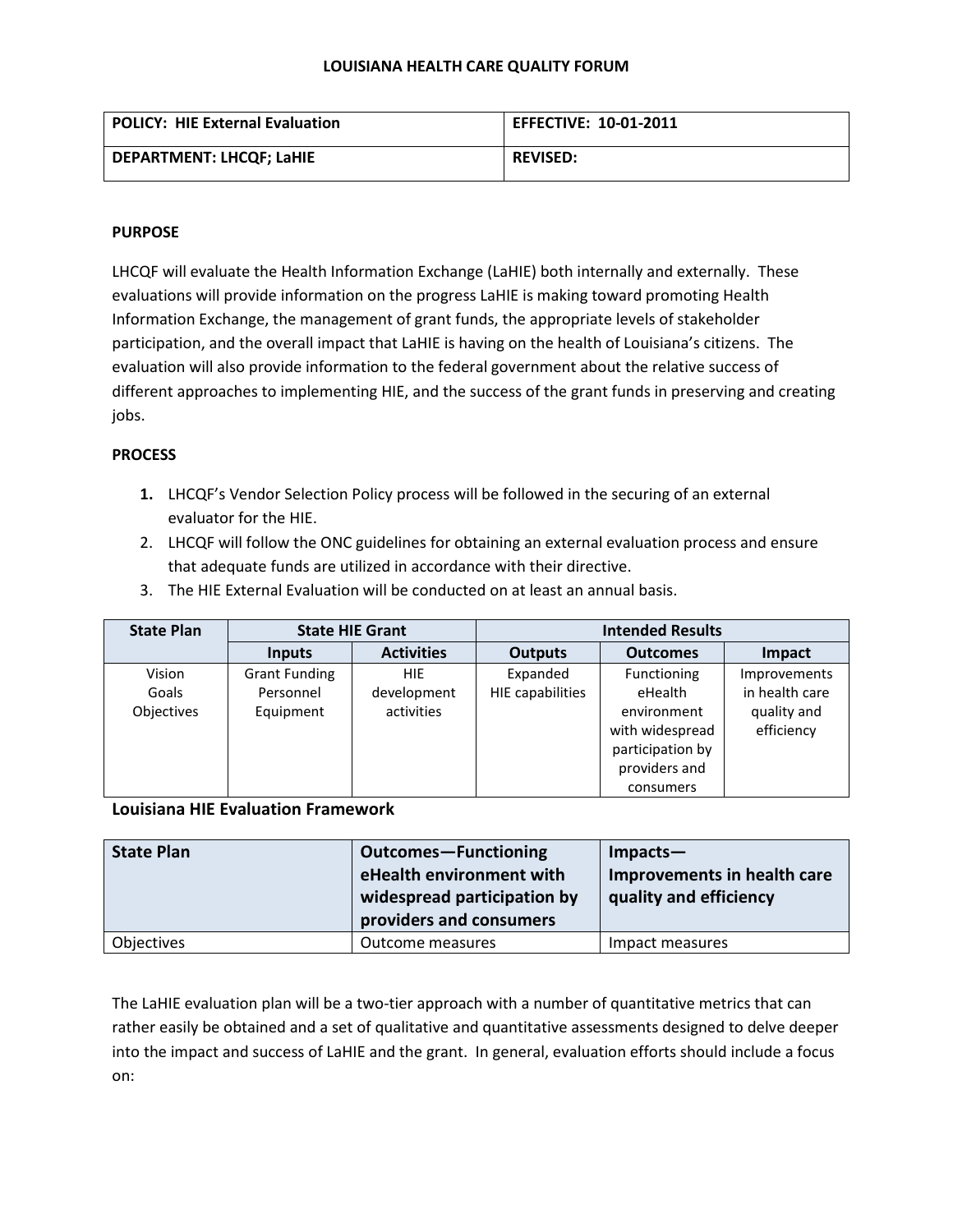- Adoption/utilization
- Effectiveness
- Barriers/vulnerabilities

# **What does success look like for LaHIE's efforts?**

**Outcomes—**Functioning eHealth environment with widespread participation by providers and consumers

## **Impact—**Improvements in health care quality and efficiency

| <b>Objectives/Strategies</b>                                                                                                                                                                                                                                               | <b>Tier One Outcomes Measures</b>                                                                                                                                                                                                                                             | <b>Tier Two Impact Measures</b>                                                                                                                                                                                                                                                                                                                                                                                                                                                                                                                                                                                      |
|----------------------------------------------------------------------------------------------------------------------------------------------------------------------------------------------------------------------------------------------------------------------------|-------------------------------------------------------------------------------------------------------------------------------------------------------------------------------------------------------------------------------------------------------------------------------|----------------------------------------------------------------------------------------------------------------------------------------------------------------------------------------------------------------------------------------------------------------------------------------------------------------------------------------------------------------------------------------------------------------------------------------------------------------------------------------------------------------------------------------------------------------------------------------------------------------------|
| Support the<br>development and<br>expansion of health<br>information exchanges                                                                                                                                                                                             | By the end of 2012, the number of<br>hospitals participating in LaHIE will<br>increase from 4 to 35.                                                                                                                                                                          |                                                                                                                                                                                                                                                                                                                                                                                                                                                                                                                                                                                                                      |
| to improve the quality<br>and efficiency of care.                                                                                                                                                                                                                          | <b>Required Measure</b>                                                                                                                                                                                                                                                       |                                                                                                                                                                                                                                                                                                                                                                                                                                                                                                                                                                                                                      |
| Support the<br>development and<br>expansion of health<br>information exchanges<br>to improve the quality<br>and efficiency of care.<br>Support the<br>development and<br>expansion of health<br>information exchanges<br>to improve the quality<br>and efficiency of care. | By the end of 2012, the number of<br>unaffiliated physicians using LaHIE<br>will increase from 0 to 25.<br><b>Required Measure</b><br>LaHIE will track participation of<br>long-term care facilities,<br>pharmacists, dentists, home health<br>providers, chiropractors, etc. | <b>Provider satisfaction with HIE</b><br>Are providers satisfied with the<br>$\bullet$<br>ease of use and integration into<br>their work flow?<br>Do providers feel that they are<br>$\bullet$<br>better able to provide care by<br>having more complete patient<br>information at the point of care?<br>Do they have concerns about<br>$\bullet$<br>HIE?<br>What<br>$\bullet$<br>improvements/enhancements<br>would they like to see?<br>What are the characteristics of<br>$\bullet$<br>those not participating in HIE?<br>Why did they choose not to<br>participate? What would<br>encourage them to participate? |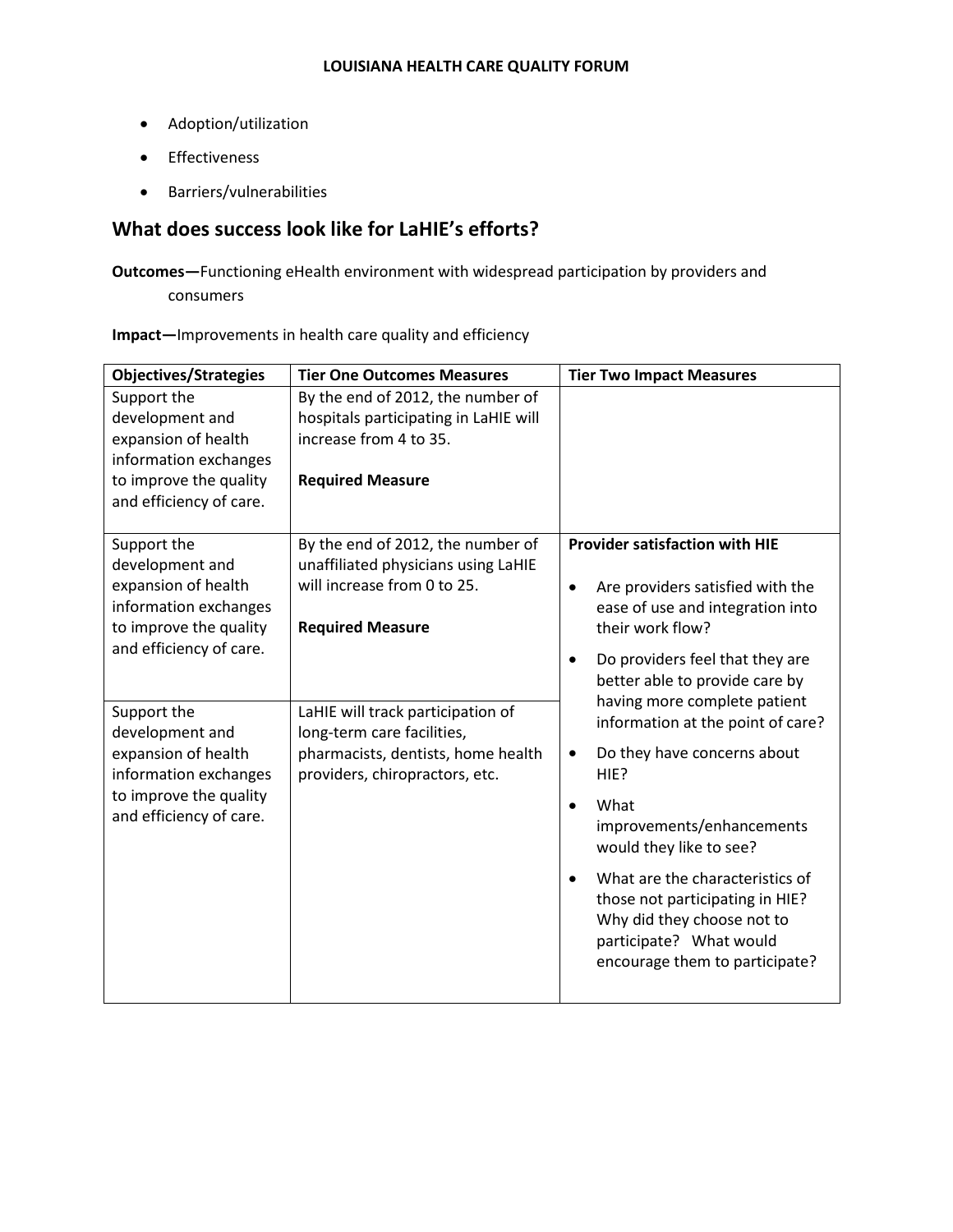| Support the<br>development of<br>interconnections among<br>health information<br>exchanges in the state<br>and nationwide.<br>Support meaningful<br>use. | The development of policies,<br>procedures, and technical<br>infrastructure to exchange data<br>between LaHIE and Beacon.<br>Exchange of patient care summaries |                                                                                                                                                                                                                                                                                                                                                                                                                                                    |
|----------------------------------------------------------------------------------------------------------------------------------------------------------|-----------------------------------------------------------------------------------------------------------------------------------------------------------------|----------------------------------------------------------------------------------------------------------------------------------------------------------------------------------------------------------------------------------------------------------------------------------------------------------------------------------------------------------------------------------------------------------------------------------------------------|
| Support the<br>development of<br>interconnections among<br>health information<br>exchanges in the state<br>and nationwide.                               | <b>Required Area of Focus</b>                                                                                                                                   |                                                                                                                                                                                                                                                                                                                                                                                                                                                    |
| Support meaningful<br>use.                                                                                                                               | The % of community pharmacists<br>activated for e-prescribing will<br>increase from 83.65% at the close of<br>to 85.65% by the end of 2012                      | <b>E-Prescribing</b><br>What is the effectiveness or<br>$\bullet$<br>discrepancy rate between what<br>was intended to be prescribed<br>and what was dispensed?                                                                                                                                                                                                                                                                                     |
| Support meaningful<br>use.                                                                                                                               | <b>Required Measure</b><br>The % of physicians e-prescribing<br>will increase from 32.6% in to 36.1%<br>at the end of 2012.<br><b>Required Measure</b>          | What are the<br>$\bullet$<br>vulnerabilities/causes behind the<br>discrepancy rate?<br>What efficiencies are gained by<br>$\bullet$<br>e-prescribing?<br>How often are providers<br>$\bullet$<br>accessing patient medication<br>history?<br>How is the medication history<br>$\bullet$<br>helping with patient<br>adherence/compliance?<br>Does having access to<br>formularies and eligibility<br>information increase the usage of<br>generics? |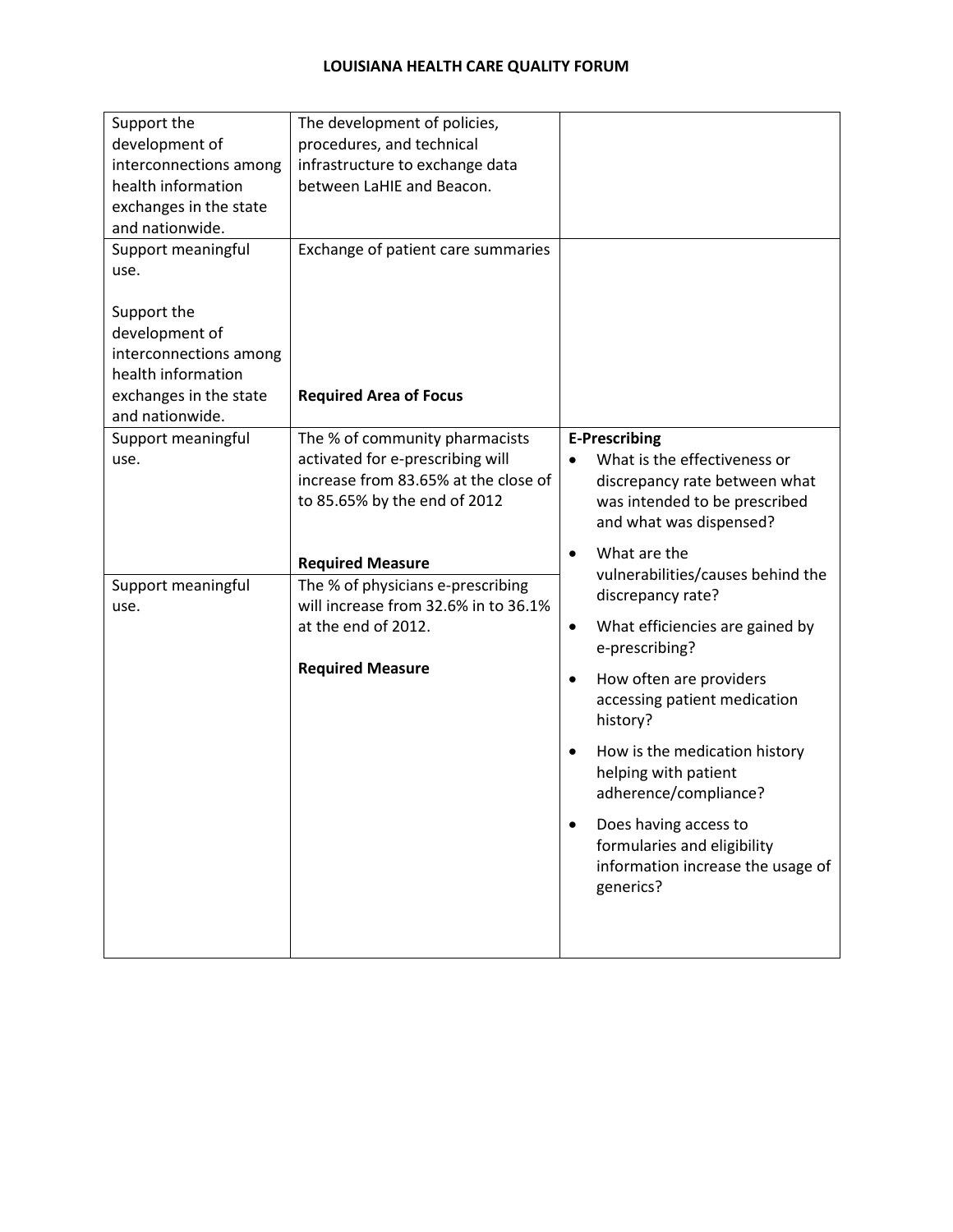| Support meaningful<br>use.                                                                                                          | The number of labs exchanging<br>electronic results through initial<br>assessment was only 22% of labs<br>submit electronically.<br>Increase the number of providers<br>and hospitals participating in LaHIE | Labs<br>Has the rate of redundant<br>$\bullet$<br>diagnostic radiology testing<br>decreased since the<br>implementation of HIE?                                           |
|-------------------------------------------------------------------------------------------------------------------------------------|--------------------------------------------------------------------------------------------------------------------------------------------------------------------------------------------------------------|---------------------------------------------------------------------------------------------------------------------------------------------------------------------------|
|                                                                                                                                     | and therefore able to access lab<br>results.<br><b>Required Measure</b>                                                                                                                                      |                                                                                                                                                                           |
|                                                                                                                                     | Look at LaHIE activity reports for<br>health system to report on # of lab<br>queries.                                                                                                                        |                                                                                                                                                                           |
| Support the<br>development and<br>expansion of health<br>information exchanges<br>to improve the quality<br>and efficiency of care. |                                                                                                                                                                                                              | What is the value of health<br>information exchange in the<br>emergency department?                                                                                       |
| Support meaningful<br>use.                                                                                                          |                                                                                                                                                                                                              |                                                                                                                                                                           |
| Support the<br>development and<br>expansion of health<br>information exchanges<br>to improve the quality<br>and efficiency of care. |                                                                                                                                                                                                              | Is there a decrease in re-<br>hospitalization of patients associated<br>with a single episode of care i.e.<br>demonstrating reduction in the 30-<br>day readmission rate? |
| Support meaningful<br>use.                                                                                                          |                                                                                                                                                                                                              |                                                                                                                                                                           |
| Support meaningful<br>use.<br>Encourage the<br>electronic exchange of<br>public health data.                                        | The number of providers<br>electronically submitting data to the<br>immunization registry will increase<br>from ______ to ______ in 2012.                                                                    |                                                                                                                                                                           |
|                                                                                                                                     | <b>Required Measure</b>                                                                                                                                                                                      |                                                                                                                                                                           |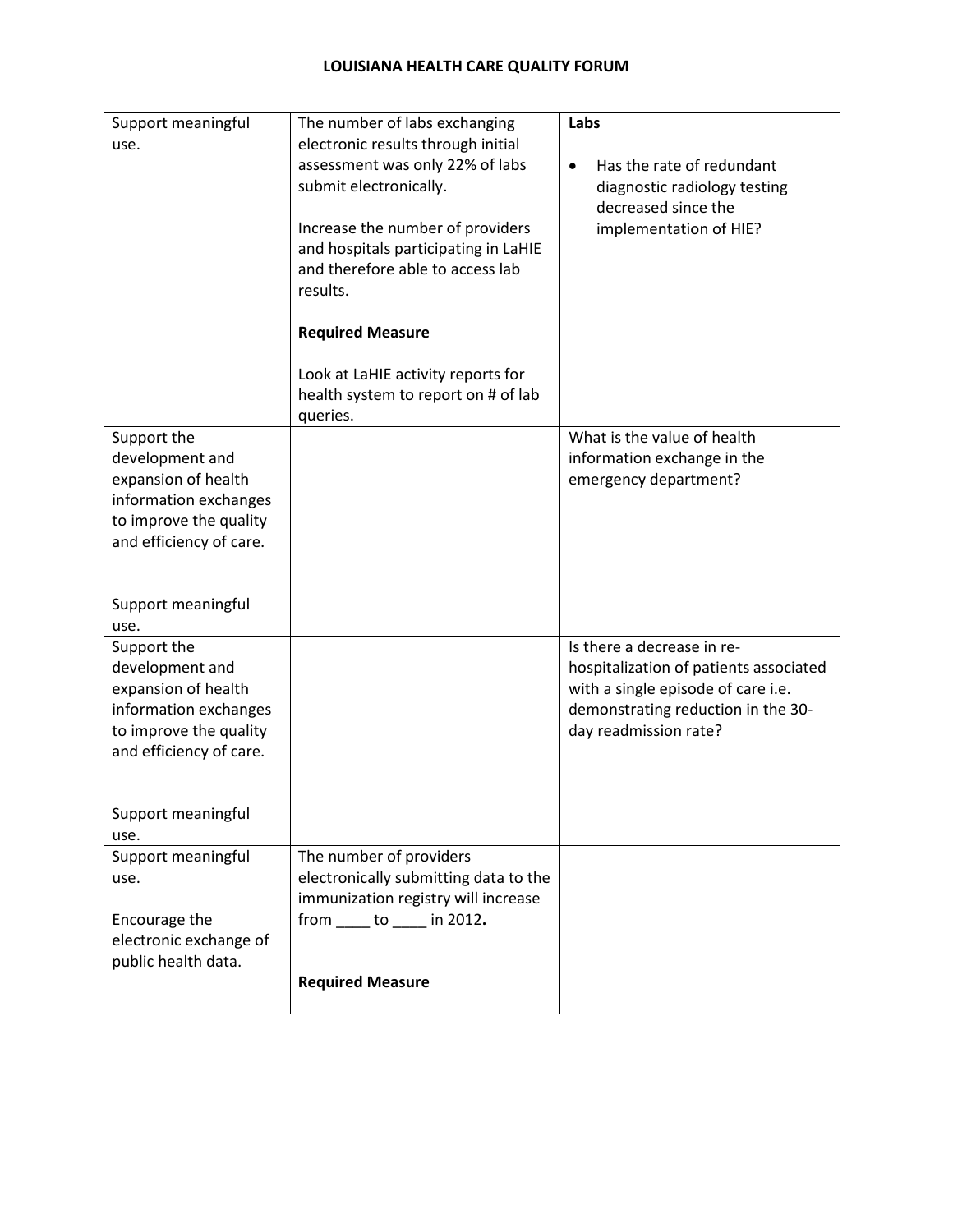| Support meaningful                    | The number of labs electronically                               |                                                                        |
|---------------------------------------|-----------------------------------------------------------------|------------------------------------------------------------------------|
| use.                                  | submitting data through LaHIE to                                |                                                                        |
|                                       | DHH will increase from 5 to in                                  |                                                                        |
| Encourage the                         | 2012.                                                           |                                                                        |
| electronic exchange of                |                                                                 |                                                                        |
| public health data.                   |                                                                 |                                                                        |
|                                       | <b>Required Measure</b>                                         |                                                                        |
| Support meaningful                    | The number of hospital emergency                                |                                                                        |
| use.                                  | departments electronically<br>submitting syndromic surveillance |                                                                        |
| Encourage the                         | data will increase from __ to __ in                             |                                                                        |
| electronic exchange of                | 2012.                                                           |                                                                        |
| public health data.                   |                                                                 |                                                                        |
|                                       | <b>Required Measure</b>                                         |                                                                        |
| Support the                           | LaHIE will present sustainable                                  |                                                                        |
| development of a                      | business models to ONC.                                         |                                                                        |
| sustainable business                  |                                                                 |                                                                        |
| model for building and                |                                                                 |                                                                        |
| maintaining health                    |                                                                 |                                                                        |
| information exchange in               |                                                                 |                                                                        |
| Louisiana.                            |                                                                 |                                                                        |
| Ensure the security of                | LaHIE will have 0 reportable data                               |                                                                        |
| health information                    | breaches.                                                       |                                                                        |
| exchange.                             |                                                                 |                                                                        |
|                                       |                                                                 |                                                                        |
|                                       |                                                                 |                                                                        |
| Continue to address                   |                                                                 | <b>Consumer satisfaction/views</b>                                     |
| health information                    |                                                                 |                                                                        |
| security and privacy                  |                                                                 | What are the characteristics of<br>$\bullet$                           |
| concerns of providers                 |                                                                 | those opting out?                                                      |
| and consumers.<br>Build awareness and |                                                                 | Why do they choose to opt-out?<br>$\bullet$                            |
| trust of health                       | The opt-out rate from LaHIE will<br>remain below 3%.            | What strategies could be used to                                       |
| information technology                |                                                                 | better inform them?                                                    |
|                                       |                                                                 | What do patients think about<br>$\bullet$                              |
|                                       |                                                                 | HIE?                                                                   |
|                                       |                                                                 |                                                                        |
|                                       |                                                                 | Are they satisfied with their<br>$\bullet$<br>experiences with LaHIE?  |
|                                       |                                                                 | What do they see as the benefits<br>$\bullet$                          |
|                                       |                                                                 | of health information exchange?                                        |
|                                       |                                                                 | Are they satisfied with e-<br>$\bullet$<br>prescribing?                |
|                                       |                                                                 | Do they use a PHR? Are they<br>$\bullet$<br>interested in using a PHR? |